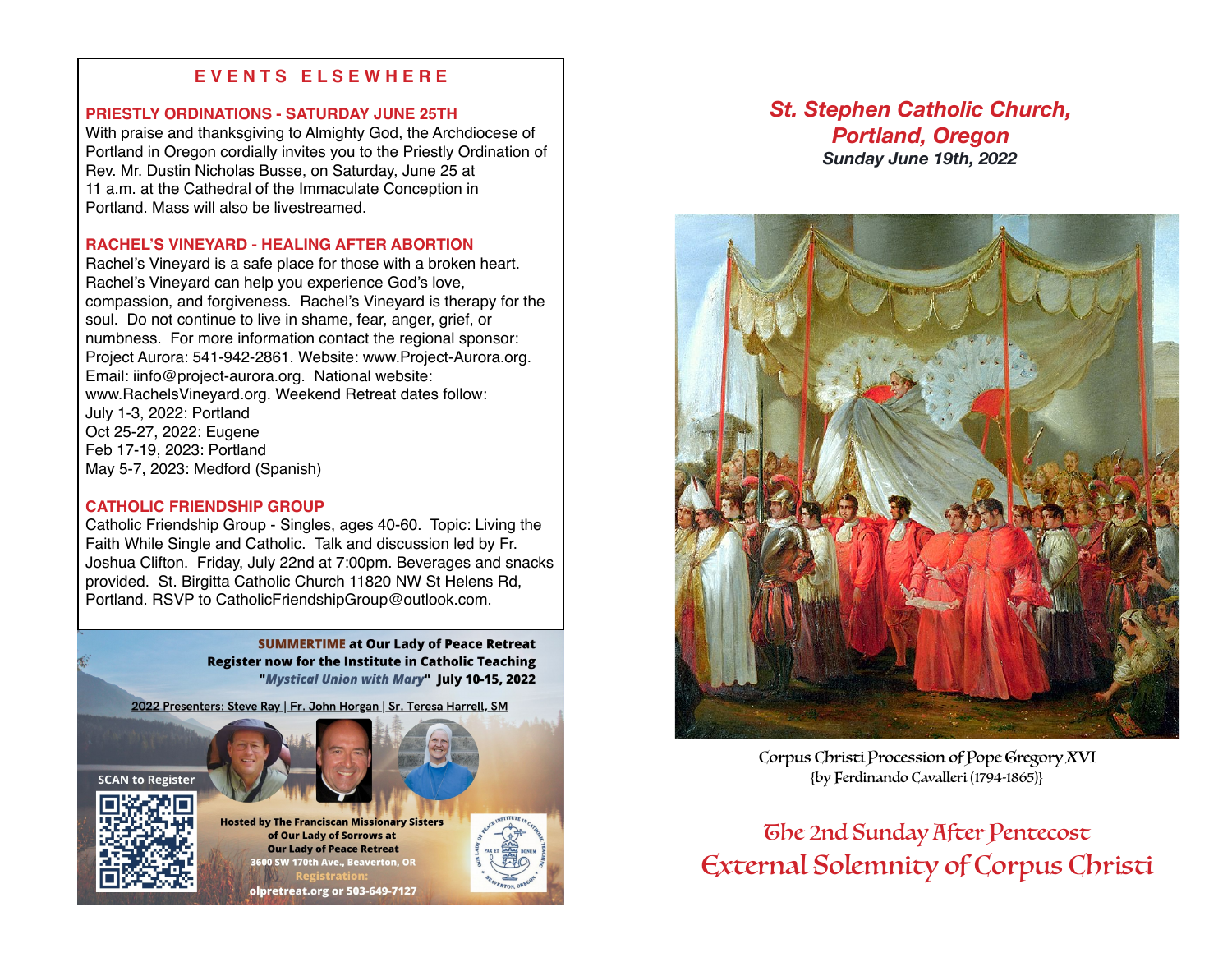## **PARISH STAFF**

Fr. Eric Andersen, pastor email: [eandersen@archdpdx.org](mailto:eandersen@archdpdx.org) Mr. Joseph Salazar, director of religious education email: [jsalazar@archdpdx.org](mailto:jsalazar@archdpdx.org) Sr. Anne Therese Nguyen, administrative assistant email: saintstephenpdx.@[gmail.com](http://gmail.com) Jay Sticka, maintenance

Daniel Silverman, maintenance/custodian Nicolai Bajanov, music director email: [nbajanov@yahoo.com](mailto:nbajanov@yahoo.com)

**Parish Address:** 1112 SE 41st Ave. Portland, OR. 97214 **Parish Office:** 503-234-5019 **website:** <https://www.saintstephenpdx.com>

## **MASS INTENTIONS FOR THIS WEEK**

|                             | • Sat 6/18: Fr. Frederick Schmit O'Praem  |  |
|-----------------------------|-------------------------------------------|--|
|                             | + Freddy Mena                             |  |
| • Sunday 6/19: Tyson Family |                                           |  |
|                             | People of the Parish                      |  |
|                             | Christine Andersen Moore                  |  |
|                             | * Mon 6/20 Joseph Matthew Westrup         |  |
|                             | * Tues 6/21 Joyce Crocker                 |  |
|                             | • Wed 6/22: Sandina Hadziric              |  |
|                             | Norman Swanson                            |  |
|                             | • Thu 6/23: Armin Hadziric                |  |
| • Fri 6/24:                 | + Joseph Binh Vu                          |  |
|                             | Joshua Ryan Spacek                        |  |
| • Sat 6/25:                 | Those Suffering from Auto-immune Diseases |  |
|                             | Mary Sikorski                             |  |
| · Sunday 6/26: Philip Arola |                                           |  |
|                             | People of the Parish                      |  |
|                             | Fr. John C. Hughes (+1944, Portland)      |  |

# **OFFERTORY COLLECTION** *(this week and month to date)*

| Envelopes/Cash: \$4,254.10    | $+/-$ budget         |               |
|-------------------------------|----------------------|---------------|
| Online: \$1,683.50            |                      |               |
| Total WTD: \$5,937.60         | Budget: \$5,900      | $+$ \$37.60   |
| Total MTD: \$13,152.39        | Budget: \$11,800     | $+ $1,352.39$ |
| Maint/Restore: \$1,695.00     | Budget: \$2,083      | $-$ \$388.00  |
| <b>Sacred Music: \$155.00</b> | <b>Budget: \$260</b> | $-$ \$105.00  |
|                               |                      |               |

**St. Stephen Festival/Conference: \$220.00**

**Online giving: <https://www.saintstephenpdx.com/special-events>**

**MASS READINGS** (Traditional Latin Mass - 1962 Missal) **Saturday:** 2 Tim. 4:1-8; Matt. 5:13-19 **Sunday:** 1 Cor. 11:23-29; John 6:56-59 **Monday:** James 5:13-16; Matt 8:5-13 **Tuesday:** Ecclus 31:8-11; Matt. 22:29-40 **Wednesday:** 2 Cor. 8:9-15; Luke 12:32-34 **Thursday:** 1 Kgs (1 Sam) 3:1-10; John 1:35-51 **Friday:** Eph. 3:8-12, 14-19; John 19:31-37 **Saturday:** Isa. 49:1-3, 5-6, 7; Luke 1:57-68 **Sunday:** 1 Pet. 5:6-11; Luke 15:1-10 **LESSONS AT MATINS** (Traditional Roman Breviary–1962) find online at <http://divinumofficium.com> or as an app (Breviarium meum) **Saturday:** 1 Kings (1 Sam) 3:1-12, 15-20; Eulogy of St. Ephraem **Sunday:** 1 Kings 4:1-11; Homily of St. Gregory on Luke 14:16-24 **Monday:** 1 Kings 5: 1-12 **Tuesday:** 1 Kings 6:1-3, 6-10, 12-15; Eulogy of St. Aloysius Gonzaga **Wednesday:** 1 Kings 6:19-21; 7:1-8; Eulogy of St. Paulinus of Nola **Thursday:** 1 Kgs 8:4-14 **Friday:** Jeremias 24:5-7; 30:18-24; 31:1-3, 31-33; Eulogy of the Feast; Homily of St. Bonaventure on John 19:31-37 **Saturday:** Jeremias 1:1-10, 17-19; Sermon of St. Augustine; Homily of St. Ambrose on Luke 1:57-68 **Sunday:** 1 Kings 9:18-27; 10:1; Homily of St. Gregory on Luke 15:1-10

#### **UPCOMING SECOND COLLECTIONS**

6/19 Eucharistic Conference/Festival Fund

7/3 Sacred Music Fund

#### **COFFEE AND DONUTS AFTER 10:30 MASS**

Join us after the Sunday 10:30 am Mass today for coffee, donuts and other good foods for lunch. A great social opportunity!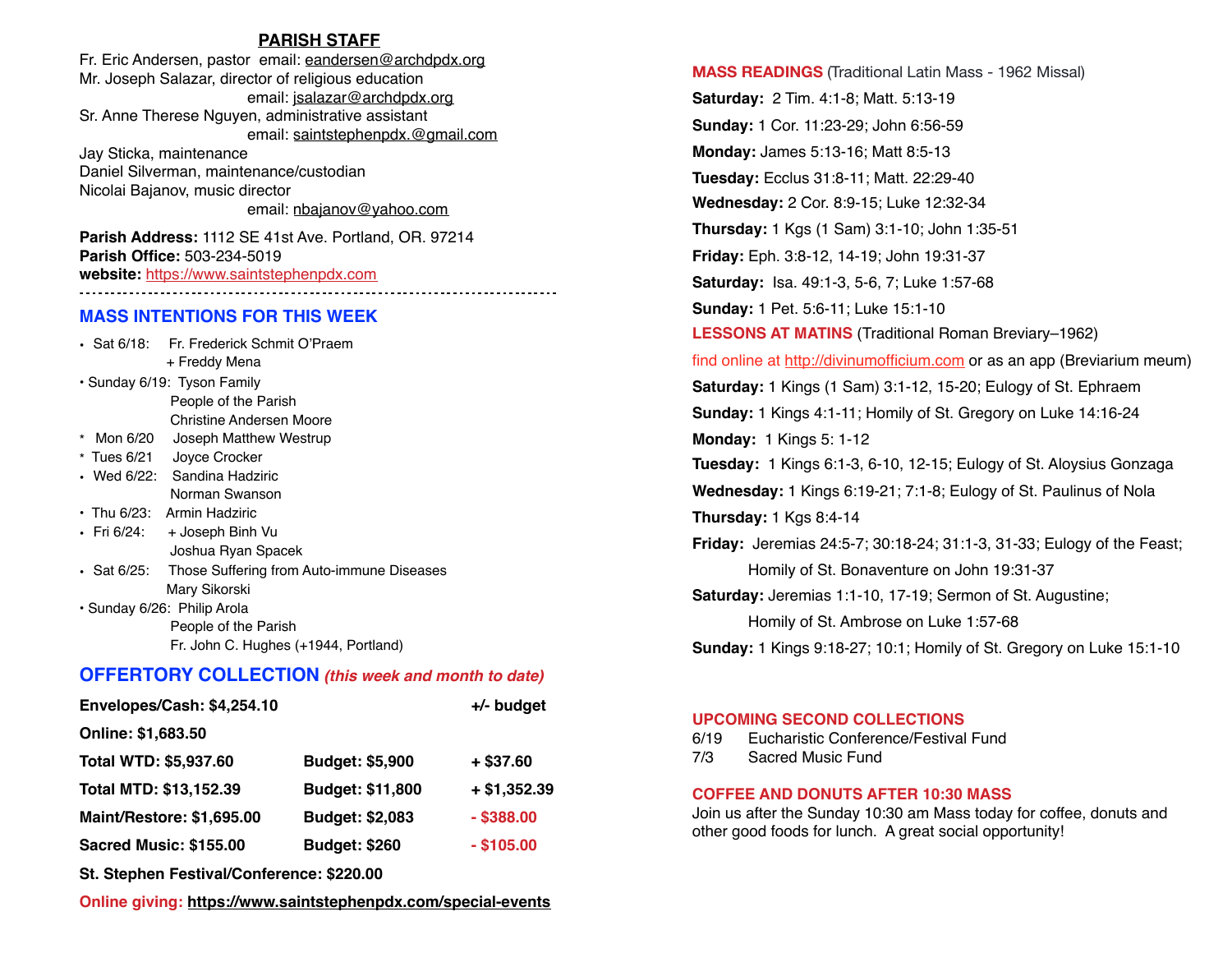## **BLESSINGS UPON OUR FIRST HOLY COMMUNION CHILDREN**

- Marcus Bennett Charles Beyer Carlo Curiel Keaton Fodrea Luciana Gravelle
- Athena Hayden Kolbe Paulsen Grace Satyna Heath Satyna Xavier Waldron

## **RECEPTION AND CAKE FOR HIGH SCHOOL GRADUATES**

Next Sunday, June 26th at Coffee and Donuts in Carmody Hall after the 10:30 am Mass.

## **ENROLLMENT IN THE BROWN SCAPULAR**

Saturday, July 16th after the 9 am Mass.

## **ALTAR BOYS NEEDED FOR THE FOLLOWING MASSES**

- Sundays at 6 pm Latin Low Mass ongoing need
- Saturdays at 5 pm English Mass ongoing need
- Training available. Contact: asofsscc@gmail.com

## **SUBSCRIBE TO THE PARISH YOUTUBE CHANNEL**

**Saint Stephen Catholic Church PDX.** [https://www.youtube.com/](https://www.youtube.com/channel/UCenIuv9m__Zo_8lvGRz_72A) [channel/UCenIuv9m\\_\\_Zo\\_8lvGRz\\_72A](https://www.youtube.com/channel/UCenIuv9m__Zo_8lvGRz_72A)

## *This week's schedule:*

- **Sat, June 18th: St. Ephræm the Syrian (3rd Class)**
	- 8 am: Adoration and Sung Latin Lauds
	- 9 am: Low Latin Mass
	- 10-11 am: Confessions
	- 4 pm: Sung Latin Vespers (1st Vespers: 2nd Sunday post Pentecost)
	- 5 pm: English Mass

#### **Sunday, June 19th: External Solemnity of Corpus Christi (1st Class)**

- 7:15 am: Sung Latin Lauds
- 8 am: Low Latin Mass
- 9:15 am 10:15 am: Confessions
- 10:30 am: Sung Latin Mass w/ Procession and First Communions
- 5:00 pm Sung Latin Vespers
- 6 pm: Low Latin Mass

#### **Monday, June 20th: Feria (4th Cl)**

- 8:15 am: Sung Latin Lauds
- 9 am: Low Latin Mass (Votive Mass for the Sick)

#### **Tuesday, June 21st: St. Aloysius Gonzaga, Confessor (3rd Class)**

- 12 Noon: Low Latin Mass
- 5 pm: Sung Latin Vespers

## **Wed., June 22nd: St. Paulinus of Nola, Bishop/Confessor (3rd Class)**

- 12 Noon: Low Latin Mass
- 5 pm: Adoration and Sung Latin Vespers
- 5:30 pm: Confessions
- 6 pm: Rosary
- 6:45 pm: Betrothal Ceremony followed by Low Latin Mass
- **Thurs, June 23rd: Feria (4th Class)**
	- 5 pm: Sung Latin Vespers (1st Vespers of the Sacred Heart)
	- 5:30 pm: Confessions
	- 6:45 pm: Low Latin Mass (Votive Mass for Ecclesiastic Vocations)

## **Friday, June 24th: The Most Sacred Heart of Jesus (1st Class)**

- 11 am: Confessions
- 12 Noon: Low Latin Mass
- 5 pm: Sung Latin Vespers of the Sacred Heart of Jesus
- 5:45 pm: Blessing of a Bonfire on the Vigil of St. John the Baptist
- 7 pm: Sung Latin Mass of the Sacred Heart of Jesus

#### **Sat, June 25th: The Nativity of St. John the Baptist (1st Class)**

- 8 am: Adoration and Sung Latin Lauds
- 9 am: Low Latin Mass
- 10-11 am: Confessions
- 4 pm: Sung Latin Vespers of the Nativity of St. John the Baptist
- 5 pm: English Mass (13th Sunday Ordinary Time)

#### **Sunday, June 26th: The Third Sunday After Pentecost (2nd Class)**

- 7:15 am: Sung Latin Lauds
- 8 am: Low Latin Mass
- 9:15 am 10:15 am: Confessions
- 10:30 am: Sung Latin Mass
- 5:00 pm Sung Latin Vespers
- 6 pm: Low Latin Mass